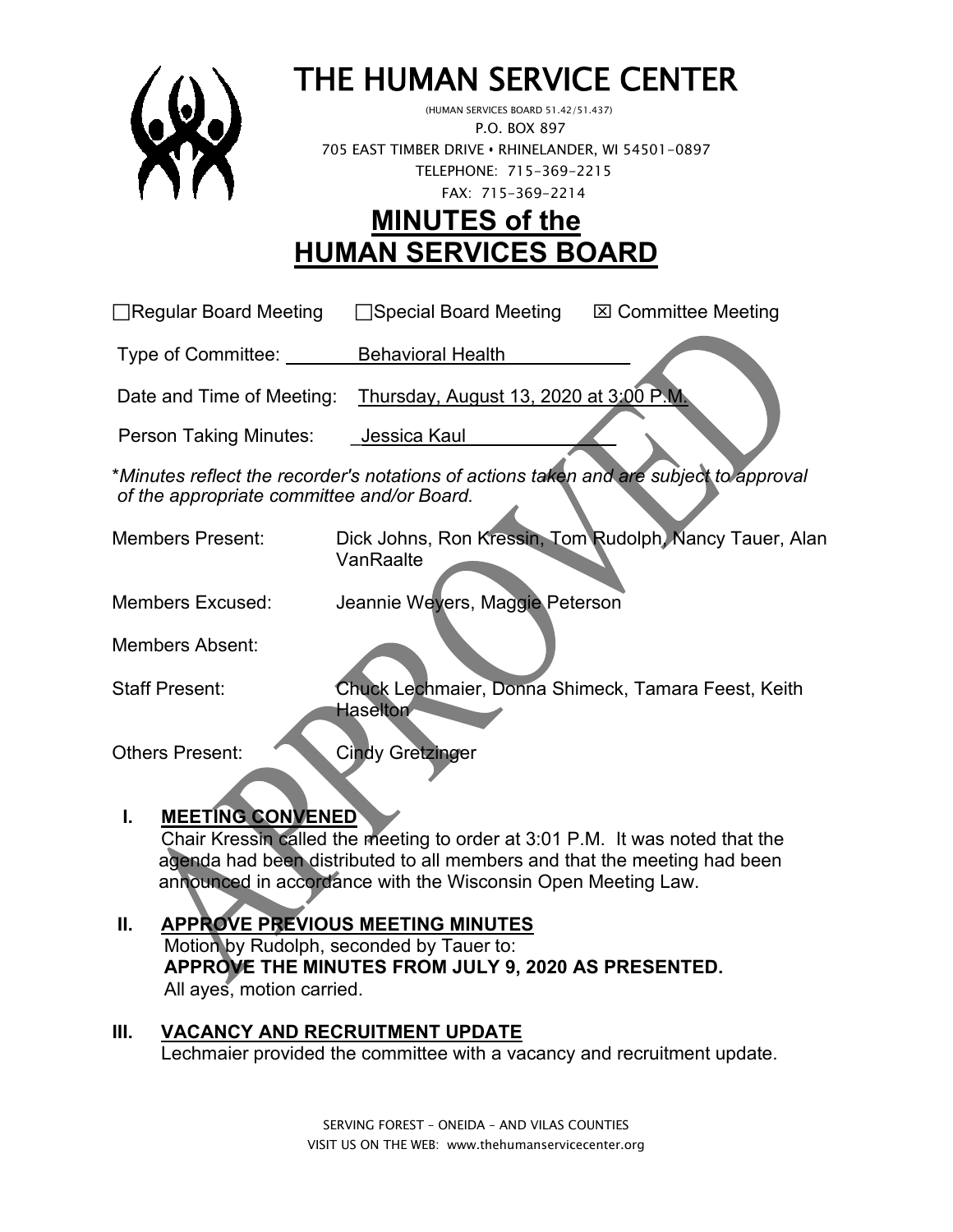The agency currently has a half-time ESP Service Facilitator vacancy, a CCS Service Facilitator vacancy, and a CSP Case Manager vacancy. An interview for the CCS Service Facilitator position was rescheduled.

Advertising for mental health technician positions will begin in September 2020.

#### **IV. COMMUNITY ENGAGEMENT UPDATE**

Shimeck updated the committee on recent community engagement efforts. She reported that HSC and the Departments of Social Services continue to hold joint staffing meetings to allow for our agencies to better coordinate treatment and care for mutual clients.

HSC continues to attend the Community Coalition of Forest County monthly meetings, Oneida County AODA Coalition meetings, Tobacco Coalition meetings, and Vilas County CST Coordinating Committee meetings. Shimeck reported that she helped moderate portions of The HOPE Coalition Conference on August 6<sup>th</sup> and  $7<sup>th</sup>$ , 2020.

Shimeck informed the committee about a WJFW Channel 12 news segment that she took part in. The segment discussed opioid overdoses, treatment, and prevention. She noted that we hope to use this news outlet as a resource more often to help promote our agency.

### **V. OUTPATIENT CLINIC UPDATE**

Shimeck explained that our outpatient clinic requested a Medicaid variance/waiver in order to continue to be reimbursed for telehealth services during the pandemic. The waiver was approved and is good through year-end. She also noted that the application was submitted for our annual OP clinic recertification, which takes place in September.

She reported to the committee that the SUD policies manual is nearly complete. An application for satellite offices in Forest and Vilas will be submitted to DQA.

Shimeck updated the committee on Eye Movement Desensitization and Reprocessing (EDMR) training that two staff are currently working on.

# **VI. COMPREHENSIVE COMMUNITY SERVICES UPDATE**

Lechmaier reported to the committee that we will have a CCS site survey in September. This will be held virtually this year due to the pandemic. He informed the committee about what the surveyor will review and how we will be transmitting the records. It was noted that we applied for a CCS variance/waiver, which was approved.

Lechmaier reported to the committee that we added a new psychotherapy provider who will provide her services via telehealth. He noted that we lost Headwaters as a contracted provider due to staff reduction stemming from COVID-19 revenue loss.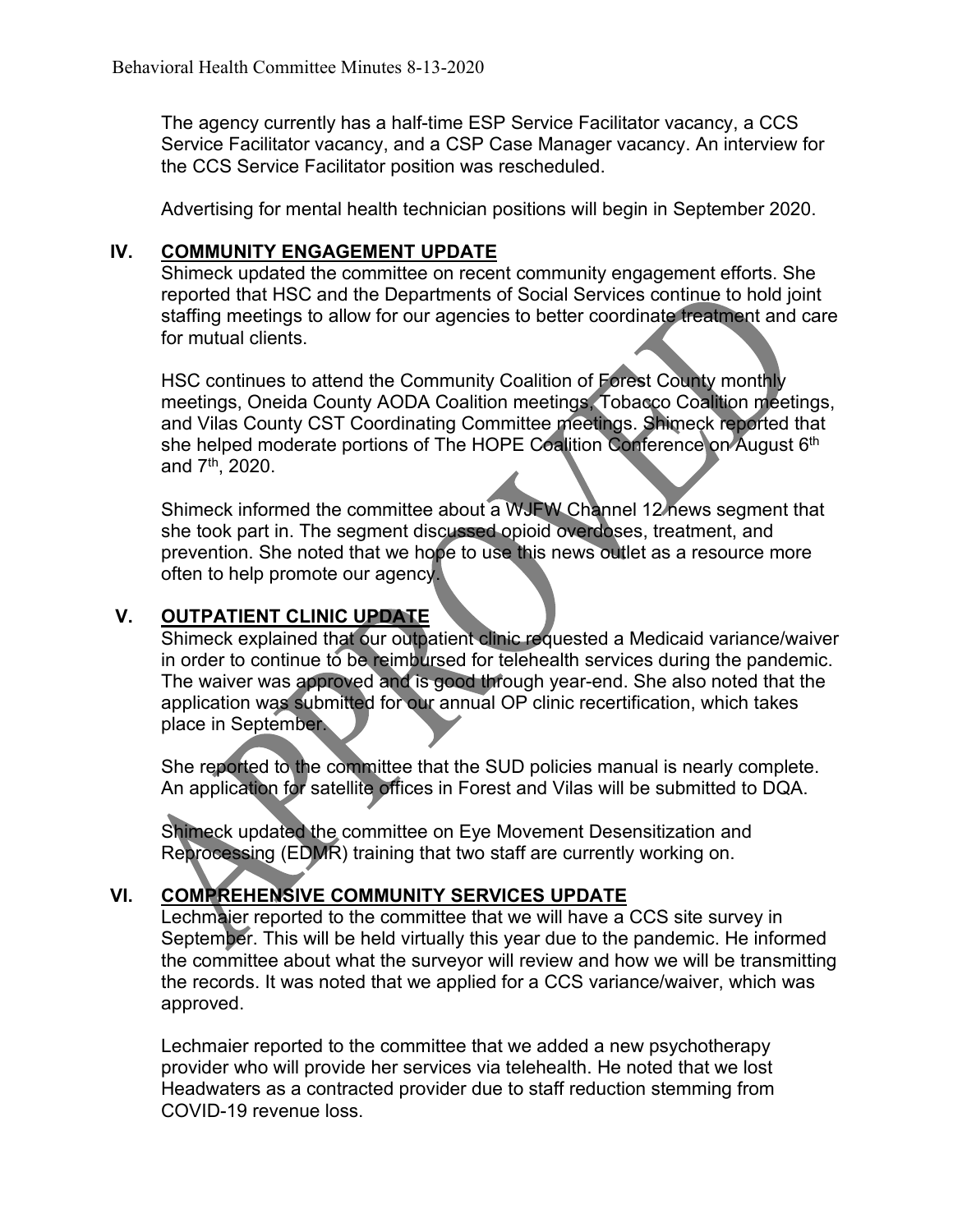Lechmaier relayed to the committee that we have implemented a new CCS survey that has been sent to community stakeholders. The survey closes August 21<sup>st</sup>, 2020. HSC hopes to use the survey feedback to drive strategic program planning.

Lechmaier discussed a state CCS training program that five HSC staff will participate in virtually on September 9<sup>th</sup>, 2020.

#### **VII. COMMUNITY RECOVERY SERVICES UPDATE**

Lechmaier provided an update about the CRS program. CRS has received its biannual monitoring review request from the Division of Care and Treatment. It was noted that we currently have nine program participants.

#### **VIII. RESIDENTIAL CARE AND FAMILY CARE UPDATE**

Lechmaier explained that as of July 1<sup>st</sup>, 2020, Family Care is an entitlement program for residents of Forest, Oneida, and Vilas counties. HSC continues to work closely with our two local managed care organizations, Lakeland Care and Inclusa.

## **IX. COMMUNITY SUPPORT PROGRAM UPDATE**

Lechmaier updated regarding CSP. It was noted that HSC wrote a waiver/variance for the program, which was approved. HSC is intending to bring the CSP Mental Health Technician positions in-house. Advertising for these positions will begin in September.

#### **X. WOMEN'S GRANT UPDATE**

Shimeck updated the committee about the Women's Grant program. We have our first client scheduled for enrollment with an additional seven women that we hope to enroll soon. We are still waiting for the official contract from the State.

# **XI. EMERGENCY SERVICES PROGRAM UPDATE**

Shimeck reported to the committee that the psychiatric hospitals that we partner with are starting to require a negative COVID-19 test prior to admitting new patients. HSC has learned that St. Mary's will not admit a new BHU patient if they test positive for COVID-19. She reported that this presents new issues with medical clearance and the placement process as it can take four to five hours to receive the test results back.

#### **A. Crisis Bed Emergency Services Report**

Shimeck presented the June and July crisis bed and screening report. A handout was provided to the committee.

#### **XII. 48/938/51 MEMORANDUM OF UNDERSTANDING**

Feest reported to the committee that the 48/938/51 Memorandum of Understanding (MOU) has been finalized between HSC and the three partnering DSS agencies. The MOU outlines a process for children age 17 or under who are placed under Chapters 48/938/51. Feest discussed why this MOU was needed